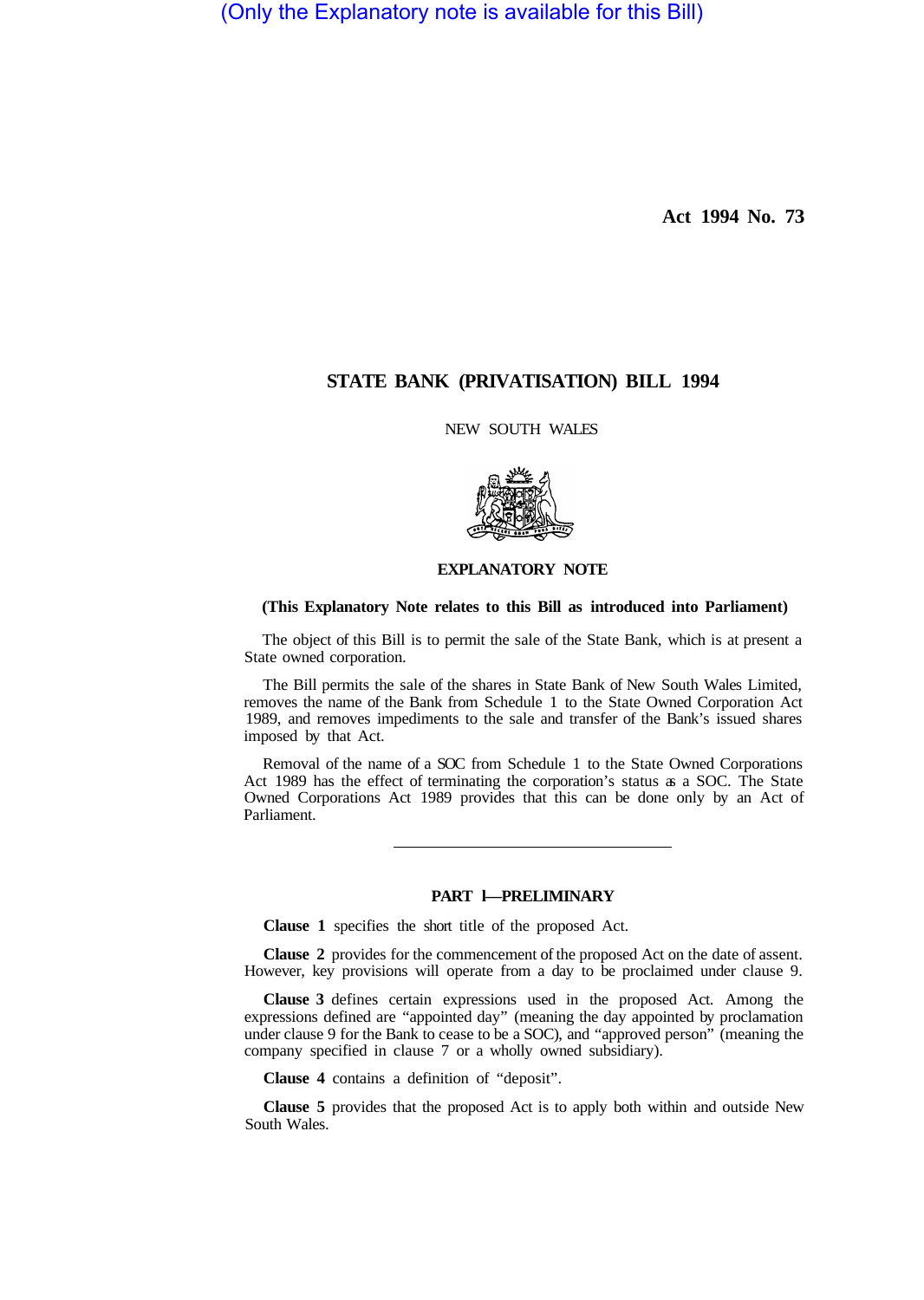*State Bank (Privatisation) 1994 [Act 1994 No. 73]* 

#### **PART 2—AUTHORISATION OF SALE**

**Clause 6** authorises the sale of the Bank in accordance with the proposed Act.

**Clause 7** specifies The Colonial Mutual Life Assurance Society Limited or a wholly-owned subsidiary as an approved person to whom the Bank may be sold.

**Clause 8** authorises the negotiation, entry into and carrying out of agreements by the Premier and the Treasurer for the sale of the Bank. Any transfer of shares in the Bank is not to occur before the appointed day. Any material modification to the principal agreement after 11 October 1994 is to be of no force or effect, unless approved by both Houses of Parliament.

**Clause 9** provides for the omission of the name of the State Bank from Schedule 1 to the State Owned Corporations Act 1989 on the appointed day. This is the means by which the Bank ceases to be a State owned corporation.

**Clause 10** specifically states that, on and after the appointed day, the State Owned Corporations Act 1989 will not apply to the Bank or any subsidiary of the Bank except as otherwise expressly provided by the Act.

**Clause 11** authorises the making, before the appointed day, of alterations and additions to the memorandum and articles of association of the Bank or any subsidiary of the Bank. Such alterations and additions will not have effect before the appointed day.

### **PART 3—GUARANTEES**

**Clause 12** provides that, during the "transitional period", the payment of certain money due by the Bank in respect of "specified liabilities" incurred by the Bank during the transitional period has the benefit of a Government guarantee. The "transitional period" is the period of 3 years commencing on the day proclaimed under section 12 of the State Bank (Corporatisation) Act 1989 in relation to the State guarantee provided under that Act. The "specified liabilities" guaranteed by the clause cover liabilities of the Bank to make payments in relation to:

- (a) financial accommodation provided to the Bank that is required by accounting standards or principles to be recorded as a liability on the balance sheet of the Bank; and
- (b) retail deposits (including for example money in cheque accounts, money in State All In One accounts, and retail State Bank bonds); and
- (c) financial commitments of the Bank that are not required by accounting standards or principles to be recorded as a liability on the balance sheet of the Bank (including for example guarantees and standby letters of credit); and
- (d) various treasury transactions including forward exchange contracts and interest swap agreements.

This guarantee ceases at the end of the transitional period, except as regards specified liabilities (other than demand deposits) incurred during the transitional period. This continuing guarantee ceases to apply to a liability as soon as it is amended, varied or extended, unless the Treasurer agrees that the guarantee should continue.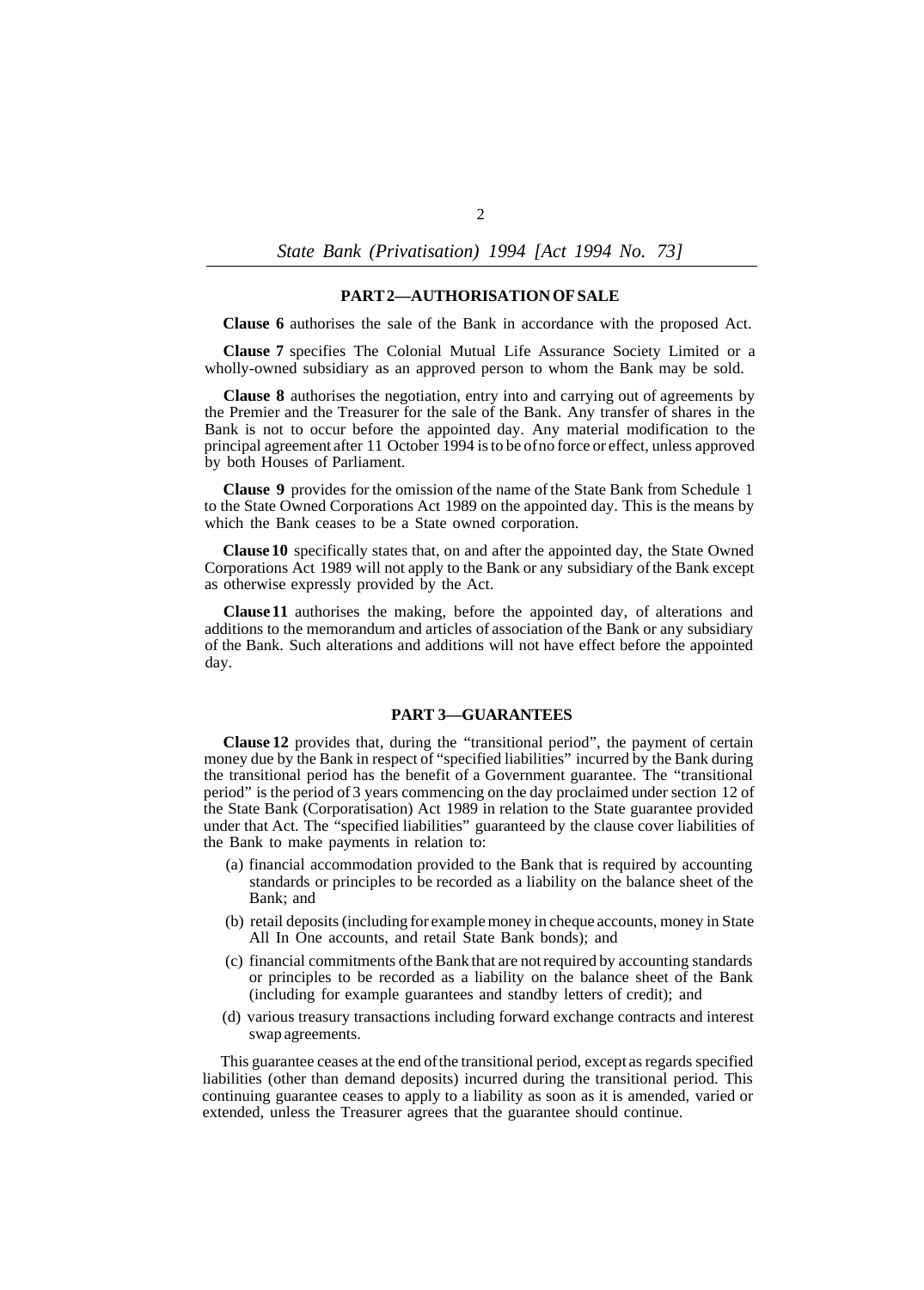The clause does not provide for the guarantee of money due by a subsidiary of the Bank.

The guarantee provided during the transitional period can in effect be waived by the parties to a particular arrangement.

**Clause 13** makes it clear that the State has rights of indemnity and subrogation in relation to guarantees under the proposed Act and the State Bank (Corporatisation) Act 1989.

### **PART 4—POST-SALE PROVISIONS**

**Clause 14** deals with accrued rights of employees of the Bank or subsidiaries of the Bank to annual leave, extended leave or sick leave, and ensures that there is continuity of employment.

**Clause 15** deals with Bank employees who are contributors to the State Superannuation Fund on the date of completion of the sale. The clause requires a division to be set up in the State Bank Superannuation Benefit Scheme before the completion date. The new division must provide the same level of benefits as are provided by membership of the State Superannuation Fund. These existing contributors to the State superannuation Fund will be automatically transferred to this division on the completion date. The clause provides for the transfer of the contributors' preserved benefits to the State Bank Scheme. The clause also applies provisions of the Superannuation Act 1916, which provide for the adjustment of the Bank's net liability under that Act, and for the vesting in the Crown of liability for payment of certain pensions and other liabilities.

**Clause 16** deals with Bank employees who are contributors to the State Authorities Superannuation Fund on the date of completion of the sale. The clause requires alterations to be made to the trust deed governing the State Bank Superannuation Benefit Scheme so that membership of Division B will provide (to existing Bank employees who become members of the Division) the same level of benefits as are provided by membership of the State Authorities Superannuation Fund. These existing contributors to the Fund will be automatically transferred to Division B on the completion date. The clause provides for the transfer of the contributors' preserved benefits to the State Bank 'Scheme. The clause also applies provisions of the State Authorities Superannuation Act 1987, which provide for the adjustment of the Bank's net liability under that Act, and for the vesting in the Crown of liability for payment of certain pensions and other liabilities.

**Clause 17** provides that certain provisions of the agreement for the sale of the Bank are valid and enforceable despite laws that might apply to strike down contractual provisions preventing property being transferred or for restraint of trade. This covers provisions restricting the transfer of Bank shares by the purchaser, and provisions preventing the State from carrying on retail banking.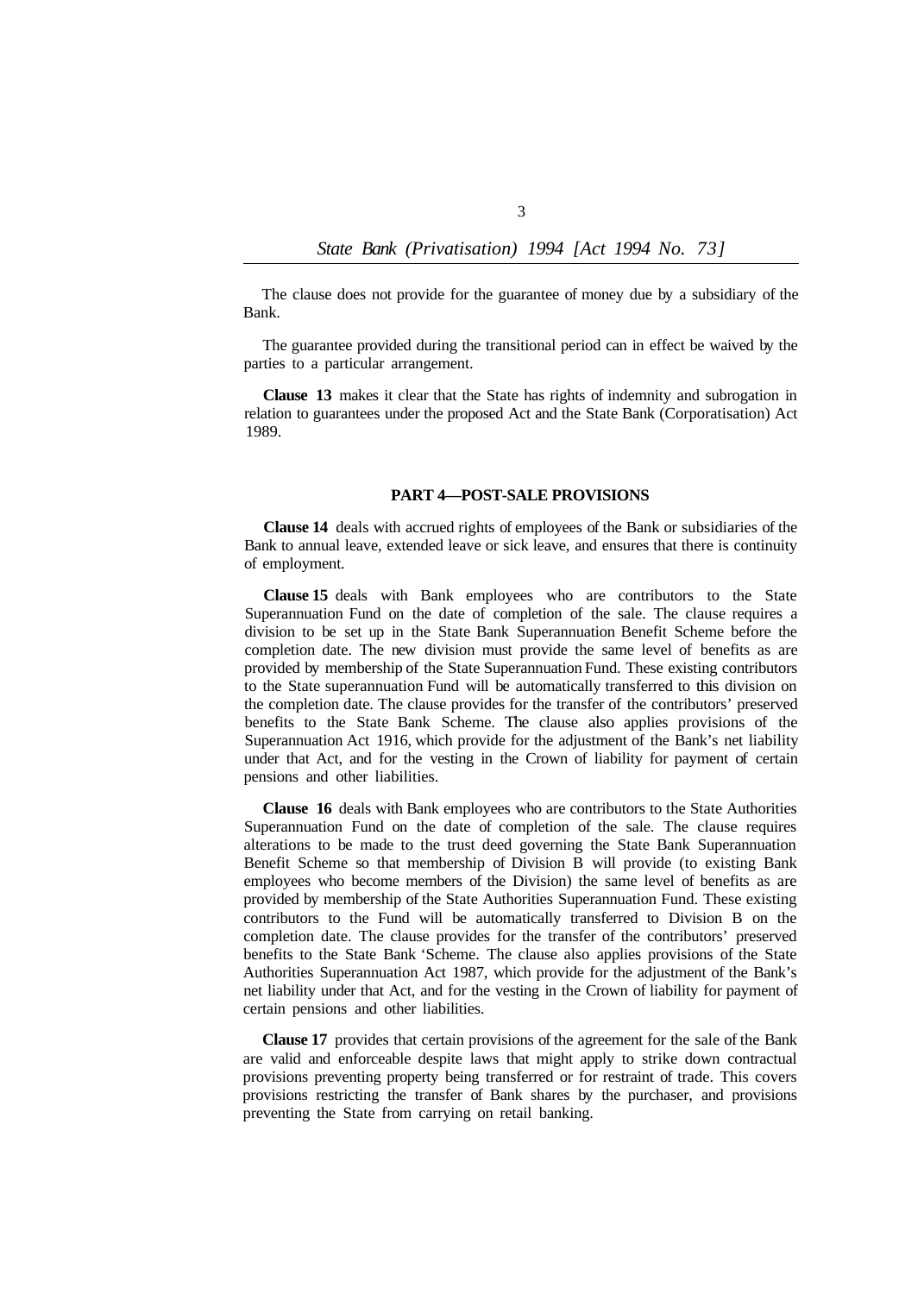*State Bank (Privatisation) 1994 [Act 1994 No. 73]* 

# **PART 5—PAYMENTS**

**Clause 18** provides that amounts received for the sale of the Bank are to be paid into the Consolidated Fund or the Special Deposits Account, subject to deduction of reasonable expenses. The clause states that it is Parliament's intention that the proceeds of the sale are to be used to retire State debt.

**Clause 19** provides an automatic appropriation for liabilities arising under the agreements or the legislation.

### **PART 6—AMENDMENTS**

**Clause 20** is a formal provision giving effect to the Schedule of amendments to the State Bank (Corporatisation) Act 1989.

**Clause 21** is a formal provision giving effect to the Schedule of amendments to other Acts.

# **PART 7—TERMINATION OF SALE AND PURCHASE**

**Clause 22** provides that Part 7 is to apply if the sale of the Bank is terminated by any of the parties.

**Clause 23** stipulates that termination has the effect of preventing the sale of the Bank to any person (including an approved person) without further statutory authorisation.

**Clause 24** provides a mechanism to re-instate Bank as a State owned corporation and to reverse the effect of amendments made by the proposed Act.

#### **PART 8—MISCELLANEOUS**

**Clause 25** deals with certain possible effects of the proposed Act, the agreements for the sale of the Bank and other matters connected with the sale, so that they will not trigger automatic termination of agreements, or provide grounds for termination of agreements, or have other similar consequences.

**Clause 26** states that the proposed Act binds the Crown, and has effect despite anything in the State Owned Corporations Act 1989, the State Bank (Corporatisation) Act 1989, or the memorandum and articles of association of the Bank or any subsidiary of the Bank.

**Clause 27** enables regulations to be made containing savings and transitional provisions.

# **SCHEDULE l—AMENDMENT OF STATE BANK (CORPORATISATION) ACT 1989**

Schedule 1 omits various provisions that will no longer be relevant to the privatised Bank, including an amendment of section 5 that made the Bank an agency through which the State engages in State banking.